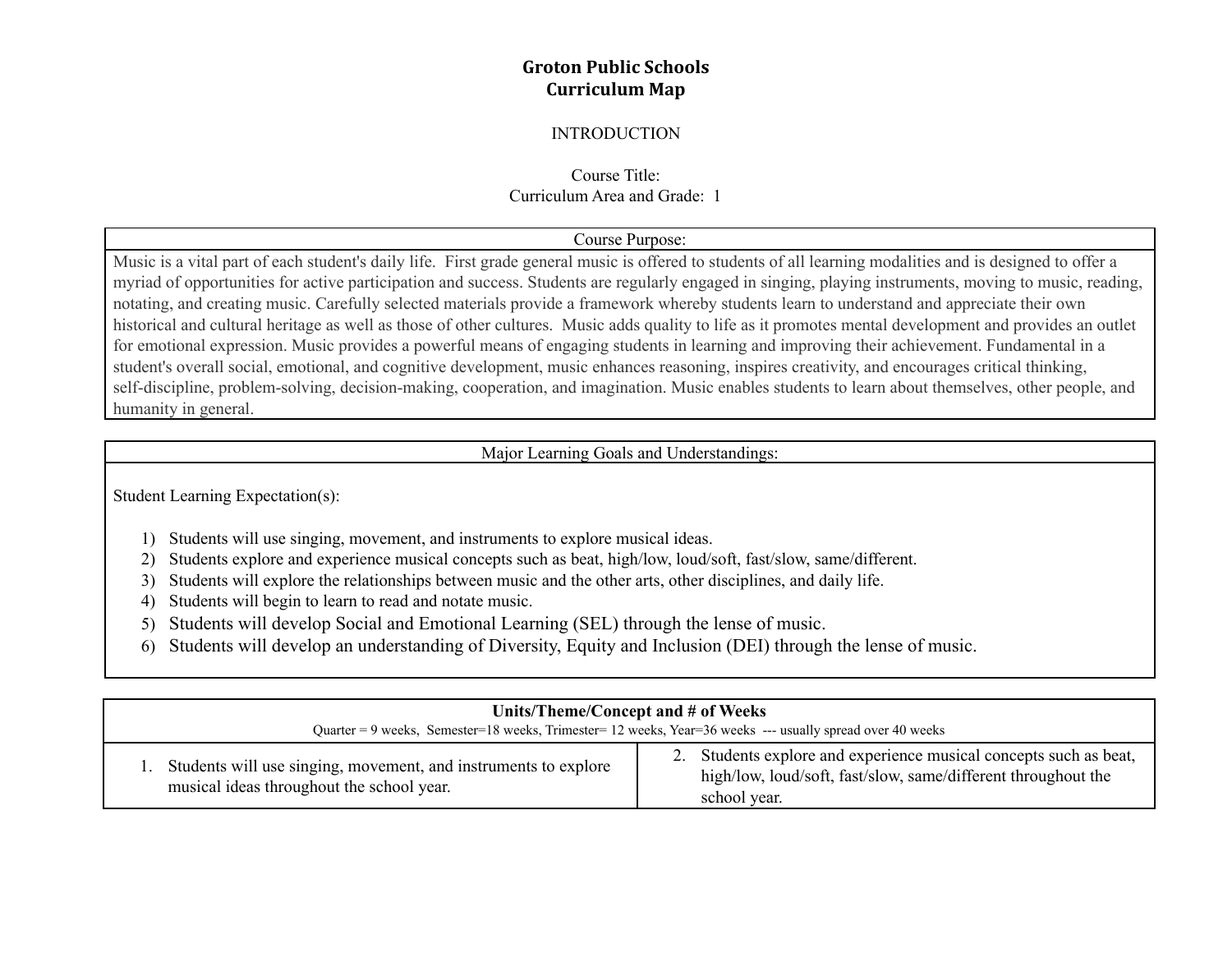| Students will explore the relationships between music and the<br>other arts, other disciplines, and daily life throughout the school<br>year. | 4. Students will begin to learn to read and notate music throughout<br>the school year.                                                         |
|-----------------------------------------------------------------------------------------------------------------------------------------------|-------------------------------------------------------------------------------------------------------------------------------------------------|
| Students will develop Social and Emotional Learning (SEL)<br>through the lense of music throughout the school year.                           | 6. Students will develop an understanding of Diversity,<br>Equity and Inclusion (DEI) through the lense of music<br>throughout the school year. |

### **Mappers/Authors:** Robin Martelle, Matthew Hurrell

Date Approved:

| <b>Part 1 - Unit/Theme/Concept</b> |          |                                 |                             |  |
|------------------------------------|----------|---------------------------------|-----------------------------|--|
| Grade:                             | Subject: | <b>Course:</b><br>General Music | Length of Unit:<br>36 weeks |  |

| <b>Common Core State Standards</b><br>National Core Arts Standards for Music (2014)<br>https://www.nationalartsstandards.org/ |  |
|-------------------------------------------------------------------------------------------------------------------------------|--|
| <b>Supporting Standards</b>                                                                                                   |  |
| NAEYC Developmentally Appropriate Practice (DAP) Standards 1-3                                                                |  |
| https://www.naeyc.org/our-work/families/10-naeyc-program-standards                                                            |  |

| Key (GLE) Content Knowledge and Concepts/Skills                               | <b>Bloom's Taxonomy</b><br><b>Levels</b>                                                                                                                  |                                               |
|-------------------------------------------------------------------------------|-----------------------------------------------------------------------------------------------------------------------------------------------------------|-----------------------------------------------|
| The students will know:                                                       | The students will be able to:                                                                                                                             | Creating, Evaluating,<br>Analyzing, Applying, |
| how to generate musical ideas for<br>various purposes and contexts.           | With limited guidance, create musical ideas (such as answering a musical<br>question) for a specific purpose. MU:Cr1.1.1a                                 | Understanding and<br>Remembering              |
| How to select and develop musical ideas<br>for defined purposes and contexts. | With limited guidance, generate musical ideas in multiple tonalities (such<br>2.<br>as major and minor) and meters (such as duple and triple).MU:Cr1.1.1b |                                               |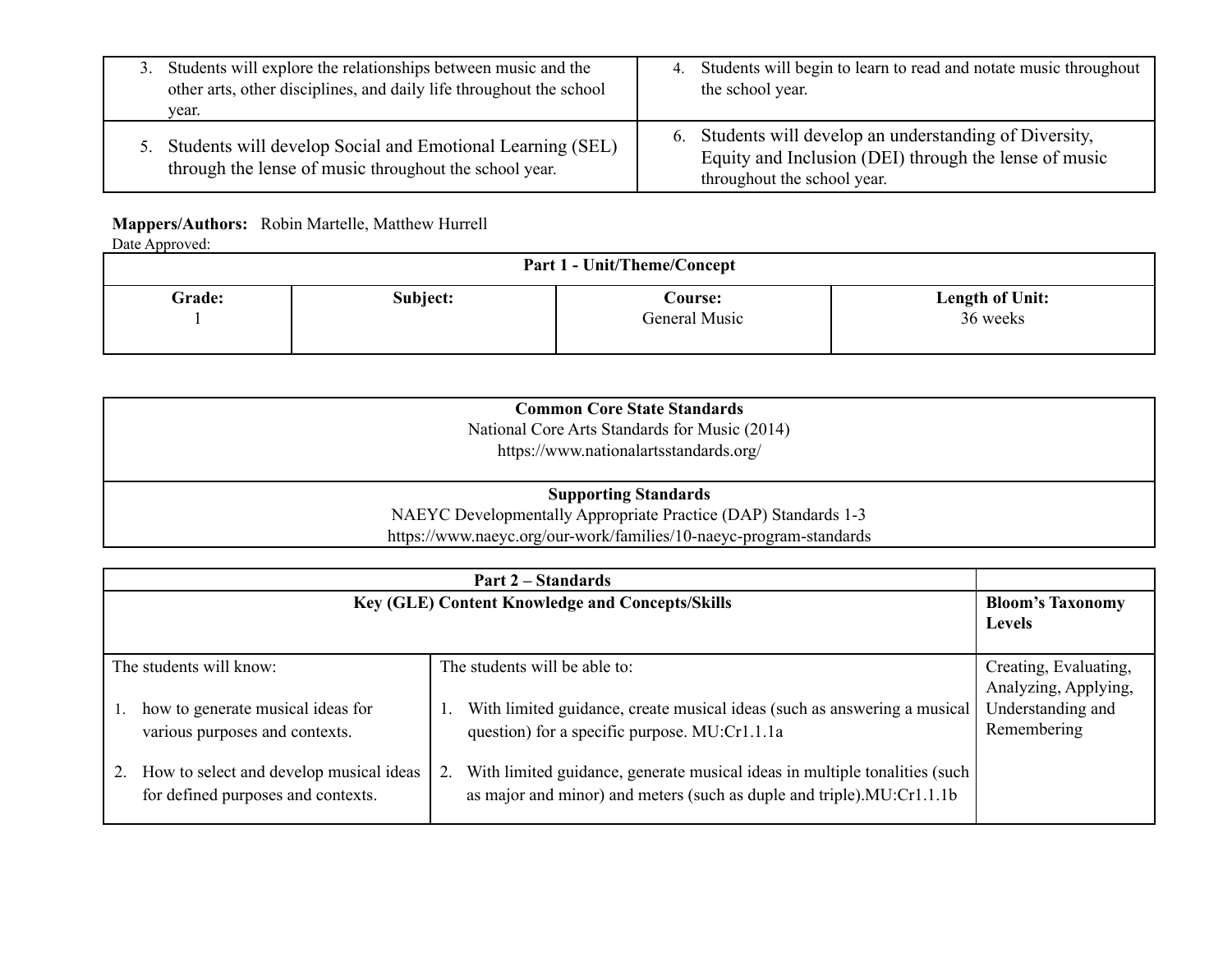|    | 3. how to evaluate and refine selected      | 3. With limited guidance, demonstrate and discuss personal reasons for       |  |
|----|---------------------------------------------|------------------------------------------------------------------------------|--|
|    | musical ideas to create musical work that   | selecting musical ideas that represent expressive intent. MU:Cr2.1.1a        |  |
|    | meets appropriate criteria.                 |                                                                              |  |
|    |                                             | 4. With limited guidance, use iconic or standard notation and/or recording   |  |
|    | 4. how to share creative musical work that  | technology to document and organize personal musical ideas.                  |  |
|    | conveys intent, demonstrates                | MU:Cr2.1.1b                                                                  |  |
|    | craftsmanship, and exhibits originality.    |                                                                              |  |
|    |                                             | 5. With limited guidance, discuss and apply personal, peer, and teacher      |  |
|    | 5. how to select varied musical works to    | feedback to refine personal musical ideas. MU:Cr3.1.1a                       |  |
|    | present based on interest, knowledge,       |                                                                              |  |
|    | technical skill, and context.               | 6. With limited guidance, convey expressive intent for a specific purpose by |  |
|    |                                             | presenting a final version of personal musical ideas to peers or informal    |  |
|    | 6. how to analyze the structure and context | audience. MU:Cr3.2.1                                                         |  |
|    | of varied musical works and their           |                                                                              |  |
|    | implications for performance                | 7. With limited guidance, demonstrate and discuss personal interest in,      |  |
|    |                                             | knowledge about, and purpose of varied musical selections. MU:Pr4.1.1        |  |
|    | 7. how to develop personal interpretations  |                                                                              |  |
|    | that consider creators' intent.             | 8. With limited guidance, demonstrate knowledge of music concepts (such      |  |
|    |                                             | as beat and melodic contour) in music from a variety of cultures selected    |  |
|    | 8. how to evaluate and refine personal and  | for performance. MU:Pr4.2.1a                                                 |  |
|    | ensemble performances, individually or      |                                                                              |  |
|    | in collaboration with others.               | 9. When analyzing selected music, read and perform rhythmic patterns         |  |
|    |                                             | using iconic or standard notation. MU:Pr4.2.1b                               |  |
| 9. | how to perform expressively, with           | 10. Demonstrate and describe music's expressive qualities (such as dynamics) |  |
|    | appropriate interpretation and technical    |                                                                              |  |
|    | accuracy, and in a manner appropriate to    | and tempo). MU:Pr4.3.1                                                       |  |
|    | the audience and context.                   | 11. With limited guidance, apply personal, teacher, and peer feedback to     |  |
|    |                                             | refine performances. MU:Pr5.1.1a                                             |  |
|    | 10. How to choose music appropriate for a   |                                                                              |  |
|    | specific purpose or context.                | 12. With limited guidance, use suggested strategies in rehearsal to address  |  |
|    |                                             | interpretive challenges of music. MU:Pr5.1.1b                                |  |
|    | 11. how to analyze how the structure and    |                                                                              |  |
|    | context of varied musical works inform      | 13. With limited guidance, perform music for a specific purpose with         |  |
|    | the response.                               | expression. MU:Pr6.1.1a                                                      |  |
|    |                                             |                                                                              |  |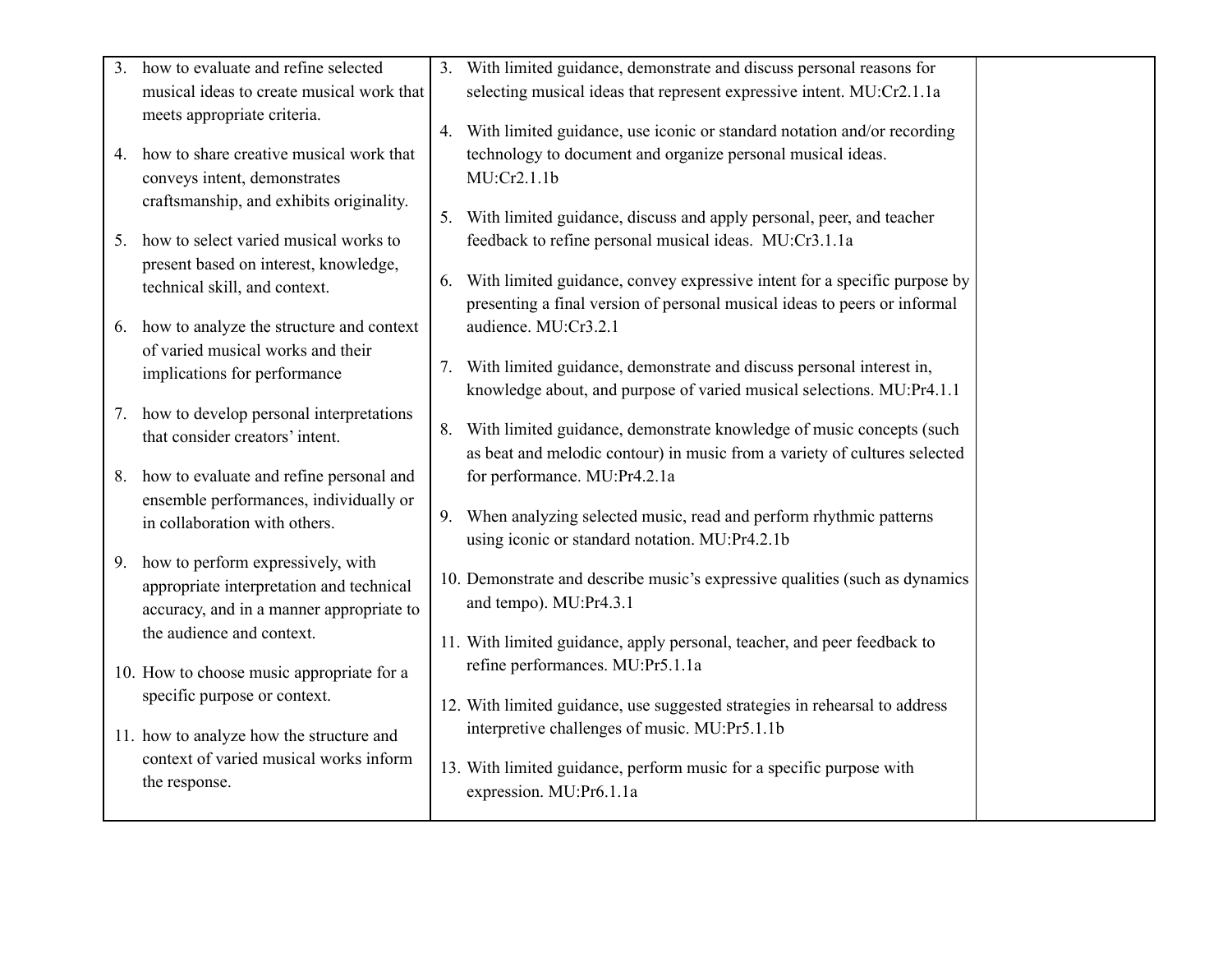| 12. how to support interpretations of musical                                                | 14. Perform appropriately for the audience and purpose. MU:Pr6.1.1b                                                                                                         |  |
|----------------------------------------------------------------------------------------------|-----------------------------------------------------------------------------------------------------------------------------------------------------------------------------|--|
| works that reflect creators'/performers'<br>expressive intent.                               | 15. With limited guidance, identify and demonstrate how personal interests<br>and experiences influence musical selection for specific purposes.                            |  |
| 13. how to support evaluations of musical                                                    | MU:Re7.1.1                                                                                                                                                                  |  |
| works and performances based on<br>analysis, interpretation, and established<br>criteria.    | 16. With limited guidance, demonstrate and identify how specific music<br>concepts (such as beat or pitch) are used in various styles of music for a<br>purpose. MU:Re7.2.1 |  |
| 14. how to synthesize and relate knowledge<br>and personal experiences to make music.        | 17. With limited guidance, demonstrate and identify expressive qualities<br>(such as dynamics and tempo) that reflect creators'/performers'                                 |  |
| 15. how to relate musical ideas and works<br>with varied context to deepen<br>understanding. | expressive intent. MU:Re8.1.1                                                                                                                                               |  |
|                                                                                              | 18. With limited guidance, apply personal and expressive preferences in the<br>evaluation of music for specific purposes. MU:Re9.1.1                                        |  |
|                                                                                              | 19. Demonstrate how interests, knowledge, and skills relate to personal<br>choices and intent when creating, performing, and responding to music.<br>MU:Cn10.0.1            |  |
|                                                                                              | 20. Demonstrate understanding of relationships between music and the other<br>arts, other disciplines, varied contexts, and daily life. MU:Cn11.0.1                         |  |

# **Big Idea and Essential Questions**

## **● Big Ideas**

- 1) Creating Music
- 2) Performing Music
- 3) Responding to Music
- 4) Connecting to Music

## **● Essential Questions**

1) What is the difference between singing and speaking? What does our best singing voice sound like?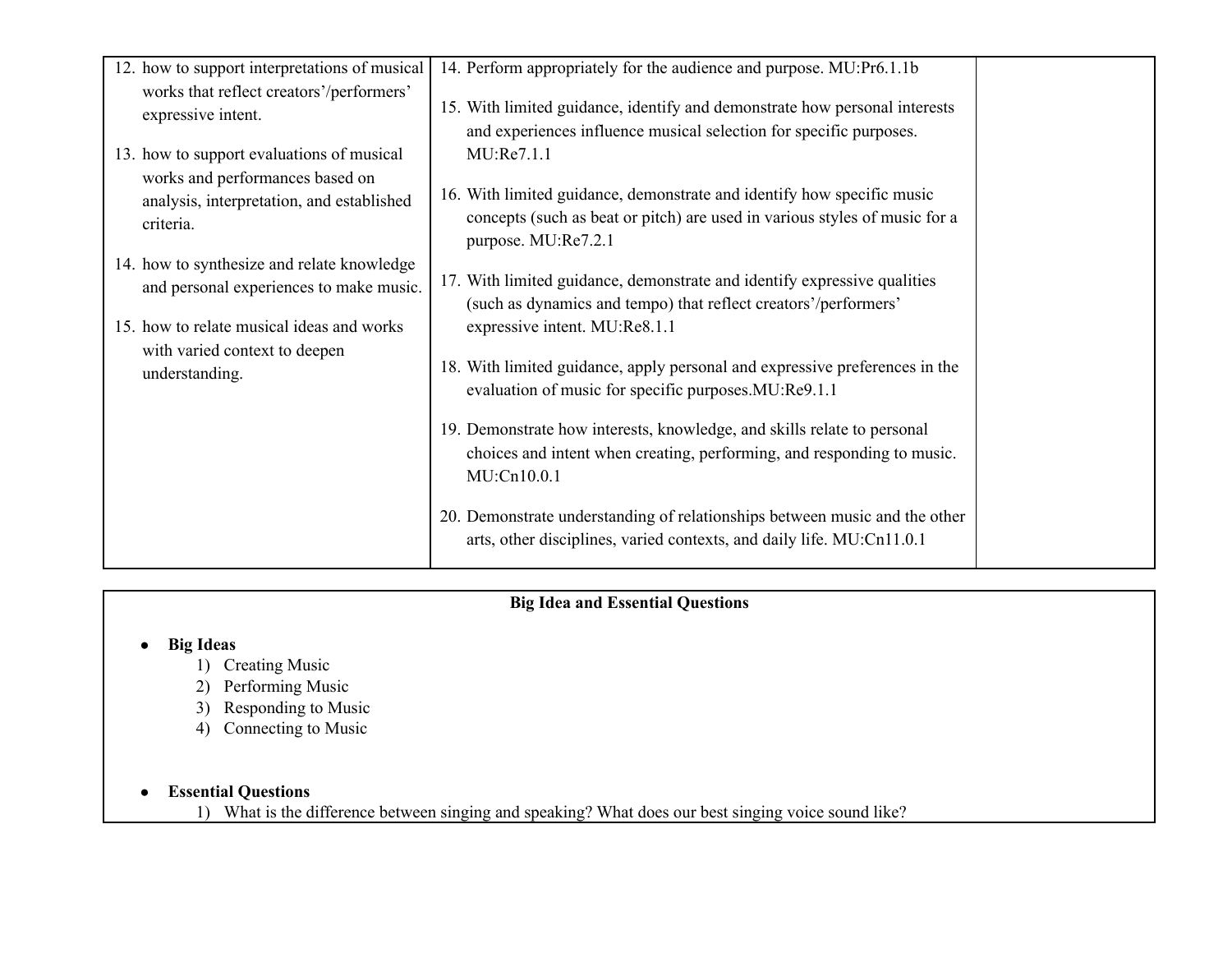- 2) What is the difference between beat and rhythm?
- 3) What is the difference between high/low (pitch), fast/slow (tempo), loud/soft (dynamics)?
- 4) How do we read music? How do we notate music?
- 5) How is music used in our daily life?

## **Part 3 – Common Unit Assessments**

#### **Formative Assessments: may include, but not be limited to:**

- Ongoing teacher observation of student work: quick and informal way to assess students and check for understanding.
- Peer to peer interaction/discussion: listen to students as they discuss specific or broad information pertinent to the lesson in order to check for understanding.
- Verbal feedback to check for understanding.
- Assessment of oral and/or written responses to questions and discussions.
- Exit ticket: a quick way to grasp what students have learned and/or need to review.

#### **Summative/Performance Assessment: may include, but not be limited to:**

- Examples of student work
- Profiles of student behavior
- Student journals through platforms such as Seesaw
- Assessment of oral and/or written responses to summative questions and discussions
- District-wide rubrics assessing creating, performing, responding to, and connecting to music

[MusicPerformanceRubricsforElementaryGrades-1.pdf](https://drive.google.com/file/d/1TGj1KHwlSPsqS69RBMJ4qjM4pr3iYaa7/view?usp=sharing)

Singing Voice [Rubric.pdf](https://drive.google.com/file/d/1rMk2HMRotm7Z1qWBhwi8A1VyLGTQaV40/view?usp=sharing)

Rhythm [Performance](https://drive.google.com/file/d/159JTzoisznw2U9nzdTa_E3D_DVf1nDQk/view?usp=sharing) Rubric.pdf